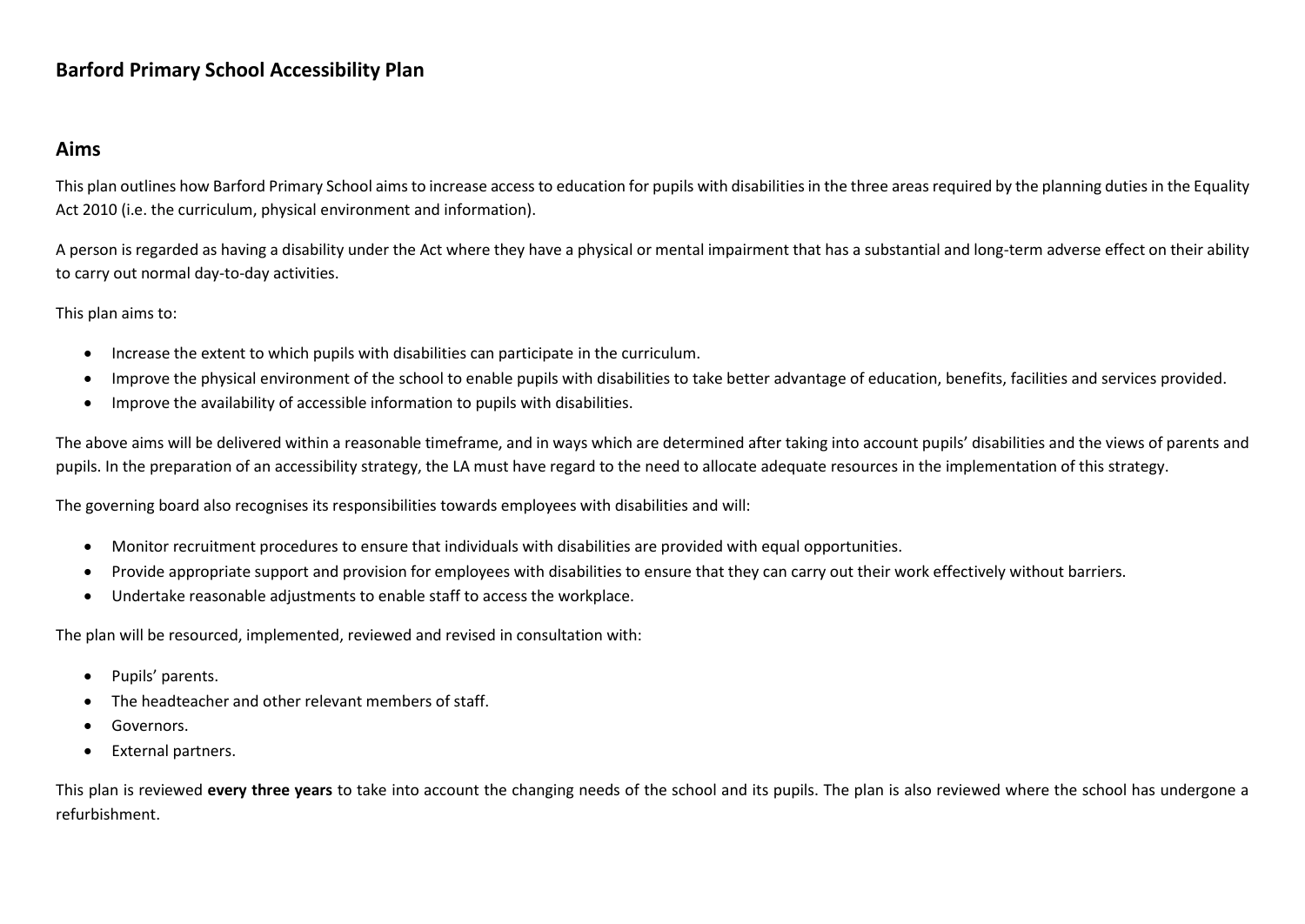#### **The accessibility audit**

- 1.1. The governing board will undertake an Accessibility Audit.
- 1.2. The audit will cover the following three areas:
	- **Access to the curriculum**  the governing board will assess the extent to which pupils with disabilities can access the curriculum on an equal basis with their peers.
	- **Access to the physical environment**  the governing board will assess the extent to which pupils with disabilities can access the physical environment on an equal basis with their peers.
	- **Access to information**  the governing board will assess the extent to which pupils with disabilities can access information on an equal basis with their peers.
- 1.3. When conducting the audit, the governing board will consider all kinds of disabilities and impairments, including, but not limited to, the following:
	- **Ambulatory disabilities**  this includes pupils who use a wheelchair or mobility aid
	- **Dexterity disabilities**  this includes those whose everyday manual handling of objects and fixtures may be impaired
	- **Visual disabilities**  this includes those with visual impairments and sensitivities
	- **Auditory disabilities**  this includes those with hearing impairments and sensitivities
	- **Comprehension** this includes hidden disabilities, such as autism and dyslexia
- 1.4. The findings from the audit will be used to identify short-, medium- and long-term actions to address specific gaps and improve access.
- 1.5. All actions will be carried out in a reasonable timeframe, and after taking into account pupils' disabilities and the preferences of their parents.
- 1.6. The actions that will be undertaken are detailed in the following sections of this document.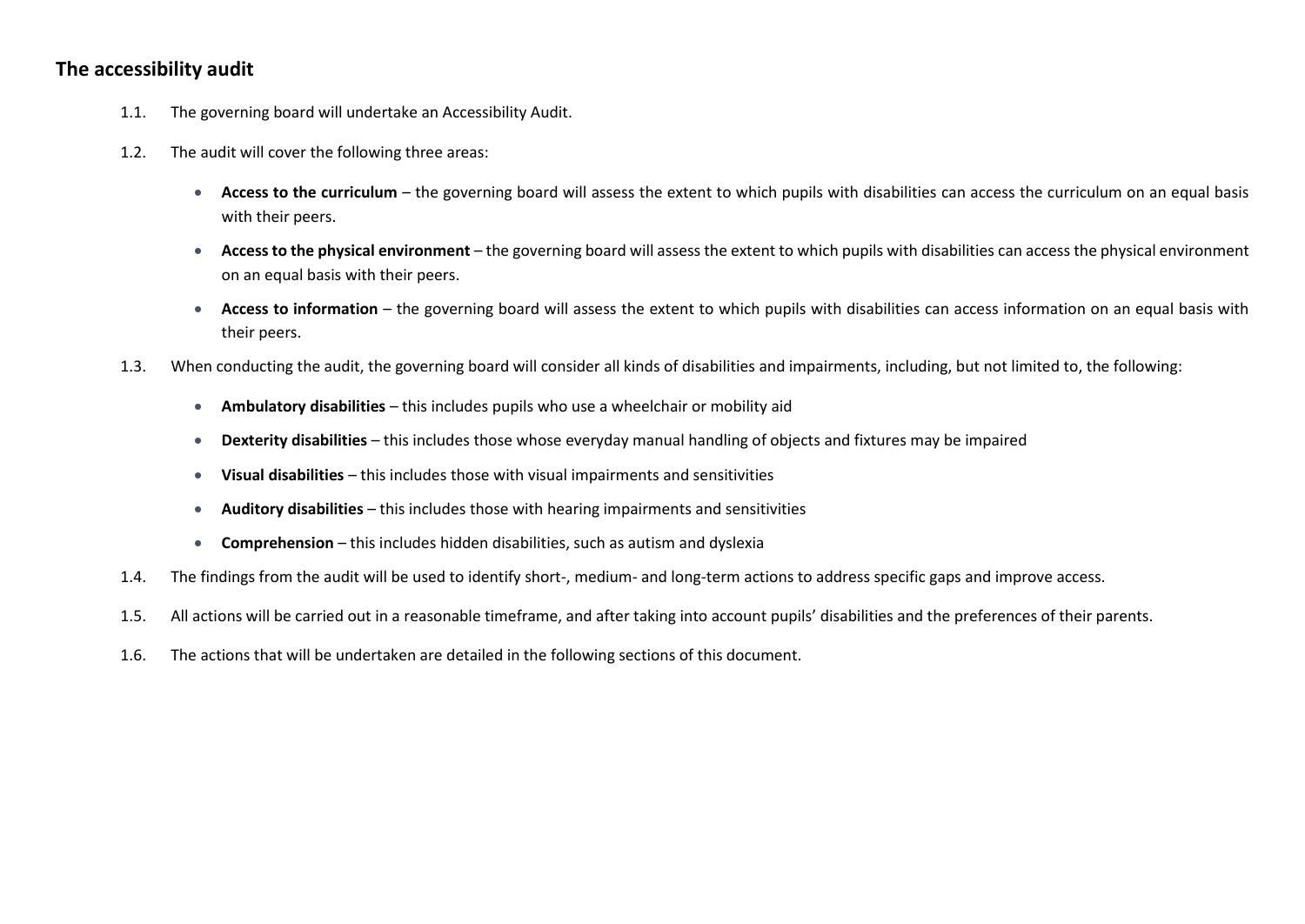# Planning duty 1: Curriculum

|                    | <b>Issue</b>                                                                                | <b>What</b>                                                                                                   | <b>Who</b>                                            | <b>When</b> | <b>Outcome</b>                                                                               | <b>Review</b>  |
|--------------------|---------------------------------------------------------------------------------------------|---------------------------------------------------------------------------------------------------------------|-------------------------------------------------------|-------------|----------------------------------------------------------------------------------------------|----------------|
| <b>Short term</b>  | Staff members do not<br>know whether the<br>curriculum is<br>accessible                     | Audit of the<br>curriculum                                                                                    | Headteacher,<br>teachers,<br><b>SENCO</b>             | Autumn 2021 | Management and teaching<br>staff are aware of the<br>accessibility gaps in the<br>curriculum | Summer<br>2022 |
|                    | Staff members require<br>a review of the skills to<br>support pupils with<br><b>SEND</b>    | <b>INSET</b> provided<br>to staff members<br>Training for<br>teachers on<br>differentiating the<br>curriculum | Headteacher,<br>external<br>advisors,<br><b>SENCO</b> | Autumn 2021 | Staff members have the<br>skills to support pupils with<br><b>SEND</b>                       | Spring<br>2022 |
| <b>Medium term</b> | School trips do not<br>always take into<br>account pupils with<br><b>SEND</b>               | Needs of pupils<br>with SEND are<br>incorporated into<br>the planning<br>process                              | Teachers,<br><b>SENCO</b>                             | Autumn 2021 | Planning of school trips<br>takes into account pupils<br>with SEND                           | Spring<br>2022 |
| Long term          | Pupils with SEND do<br>not always have the<br>required technology to<br>access every lesson | Provide tablets<br>and other<br>adjustments for<br>pupils with SEND                                           | Headteacher/<br><b>SENCO</b>                          | Spring 2022 | Pupils with SEND can<br>access lessons                                                       | Summer<br>2022 |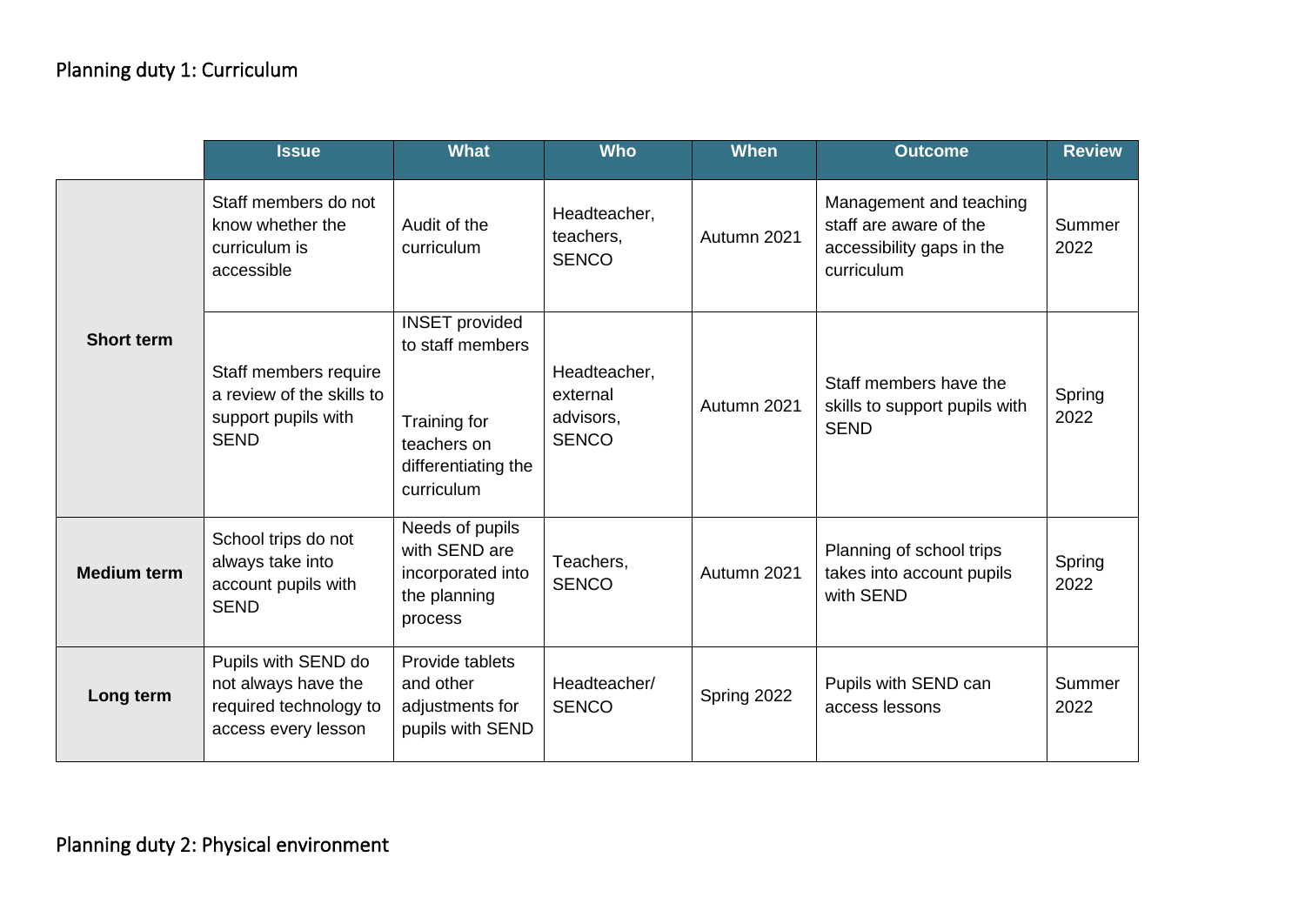|                    | <b>Issue</b>                                                                      | <b>What</b>                                       | <b>Who</b>                | <b>When</b> | <b>Outcome</b>                                                                                                                              | <b>Review</b>  |
|--------------------|-----------------------------------------------------------------------------------|---------------------------------------------------|---------------------------|-------------|---------------------------------------------------------------------------------------------------------------------------------------------|----------------|
| <b>Short term</b>  | Are we satisfied that t<br>the school's physical<br>environment is<br>accessible  | Audit of physical<br>environment                  | <b>Building surveyors</b> | Autumn2021  | School is aware of<br>accessibility barriers to its<br>physical environment and will<br>make a plan to address them                         | Summer<br>2022 |
| <b>Medium term</b> | Learning environment<br>of pupils with visual<br>impairments is not<br>accessible | Incorporation of<br>appropriate<br>colour schemes | Headteacher/SENCO         | Autumn 2021 | Learning environment is<br>accessible to pupils with<br>visual impairments. Rolling<br>programme of redecoration<br>takes this into account | Autumn<br>2022 |
|                    | Toilets are not<br>accessible                                                     | <b>Handrails</b><br>installed                     | Headteacher/SENCO         | Summer 2021 | Access to toilets is increased                                                                                                              | Autumn<br>2021 |
| Long term          | Children with physical<br>disabilities cannot<br>access school buildings          | Construction work<br>undertaken                   | Headteacher/SENCO         | Summer 2022 | School buildings are fully<br>accessible                                                                                                    | Autumn<br>2022 |

## Planning duty 3: Information

| <b>Issue</b> | <b>What</b> | <b>Who</b> | <b>When</b> | Outcome | Review |
|--------------|-------------|------------|-------------|---------|--------|
|--------------|-------------|------------|-------------|---------|--------|